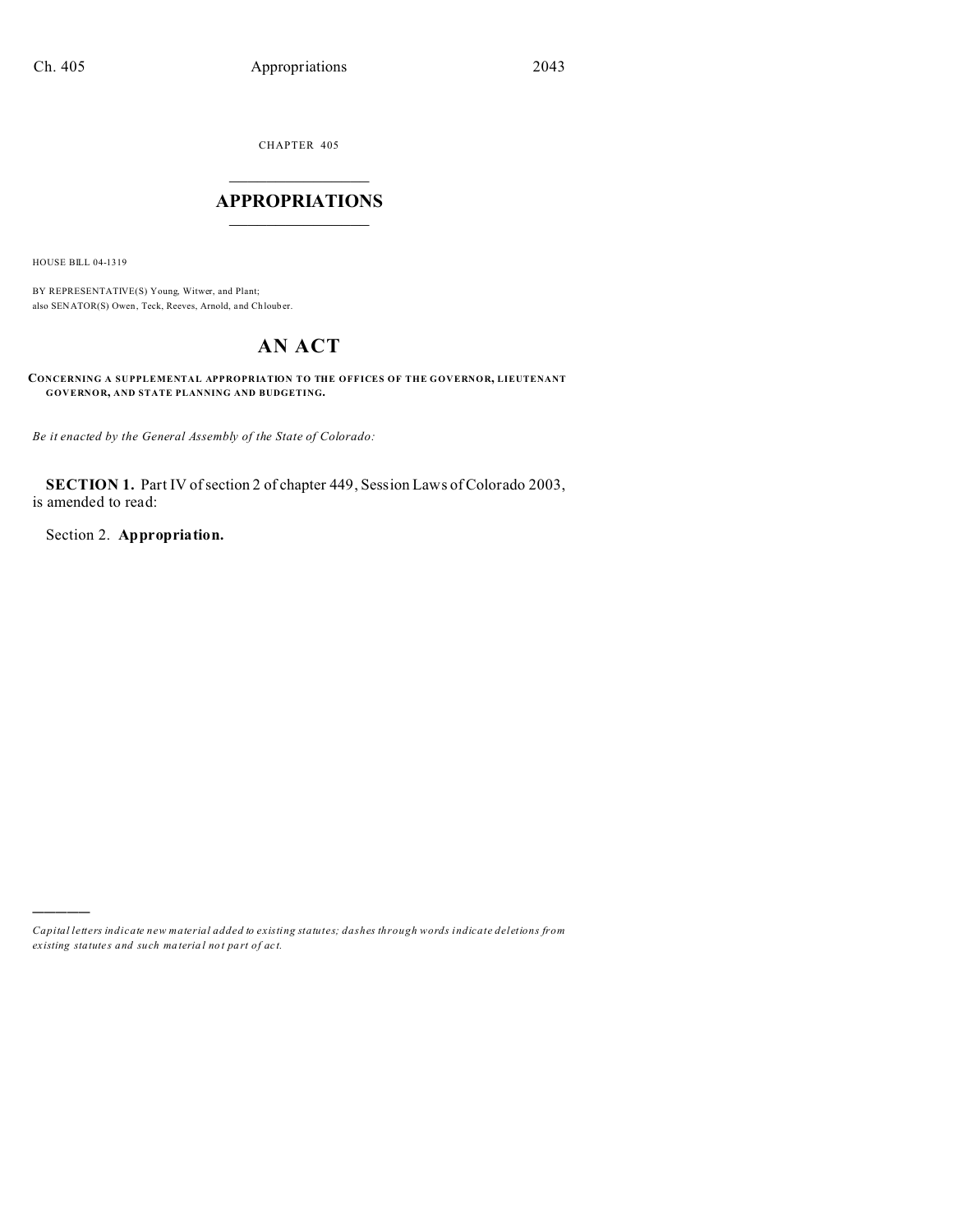| Ch. 405                                      |                           | Appropriations |                                                                      |                                         |                      |                                       | 2044                    |  |
|----------------------------------------------|---------------------------|----------------|----------------------------------------------------------------------|-----------------------------------------|----------------------|---------------------------------------|-------------------------|--|
|                                              |                           |                | <b>APPROPRIATION FROM</b>                                            |                                         |                      |                                       |                         |  |
|                                              | ITEM &<br><b>SUBTOTAL</b> | TOTAL          | GENERAL<br><b>FUND</b>                                               | GENERAL<br><b>FUND</b><br><b>EXEMPT</b> | CASH<br><b>FUNDS</b> | CASH<br><b>FUNDS</b><br><b>EXEMPT</b> | FEDERAL<br><b>FUNDS</b> |  |
|                                              | \$                        | s              | s                                                                    | S                                       | \$                   | \$                                    | S                       |  |
|                                              |                           |                | <b>PARTIV</b>                                                        |                                         |                      |                                       |                         |  |
|                                              |                           |                | <b>GOVERNOR - LIEUTENANT GOVERNOR - STATE PLANNING AND BUDGETING</b> |                                         |                      |                                       |                         |  |
| (1) OFFICE OF THE GOVERNOR <sup>18, 19</sup> |                           |                |                                                                      |                                         |                      |                                       |                         |  |
| (A) Governor's Office                        |                           |                |                                                                      |                                         |                      |                                       |                         |  |
| Administration of                            |                           |                |                                                                      |                                         |                      |                                       |                         |  |
| Governor's Office and                        |                           |                |                                                                      |                                         |                      |                                       |                         |  |
| Residence <sup>20</sup>                      | 2,243,294                 |                | 2,107,696                                                            |                                         |                      | $135,598(T)^{a}$                      |                         |  |
|                                              |                           |                | $(35.4$ FTE)                                                         |                                         |                      |                                       |                         |  |

Mansion Activity Fund 95,000 95,000 75,000 75,000 75,000 75,000 75,000 75,000 75,000 75,000 75,000 75,000 75,000 75,000 75,000 75,000 75,000 75,000 75,000 75,000 75,000 75,000 75,000 75,000 75,000 75,000 75,000 75,000 75,0 2,358,294

<sup>a</sup> This amount shall include \$85,111 in indirect cost recoveries collected from the State Highway Fund by the Department of Transportation, pursuant to Section 43-1-11 3 (8) (a ), C.R.S., and \$50 ,487 in indirect cost recoveries from federal grants received by the Office of the Governor.

<sup>6</sup> This amount is included for purposes of complying with the limitation on state fiscal year spending imposed by Article X, Section 20 of the State Constitution. This amount is continuously appropria ted by a permanent statute or constitu tional provision a nd is not su bject to the limitation of General Fund appropria tions set forth in Section 24-75-201.1, C.R.S.

 $20,000^d$ 

<sup>c</sup> This amount shall be from rental fees.

<sup>d</sup> This amount shall be from rental fees received from exempt sources.

Discretionary Fund 20,000 20,000 20,000 20,000 20,000 20,000 20,000 20,000 20,000 20,000 20,000 20,000 20,000  $\mu$ 

**(B) Special Purpose**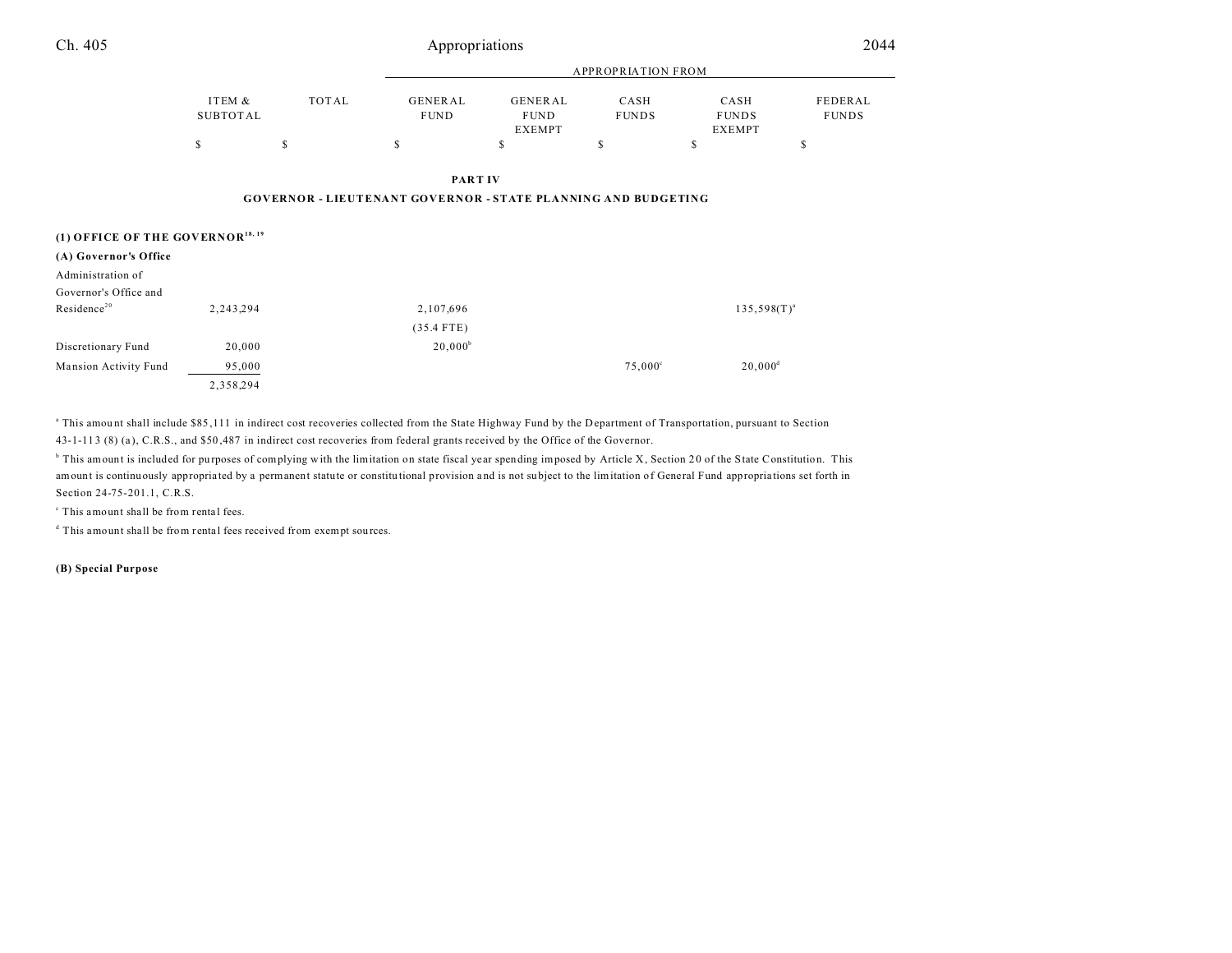| Health, Life, and Dental  | 299,451   | 200,059 | $37,866^a$      | 61,526 |
|---------------------------|-----------|---------|-----------------|--------|
| Short-term Disability     | 9,313     | 7,524   | 84 <sup>a</sup> | 1,705  |
| Salary Survey and Senior  |           |         |                 |        |
| <b>Executive Service</b>  | 251,051   | 203,657 | $43,423^a$      | 3,971  |
| Workers' Compensation     | 2,098     | 2,098   |                 |        |
| Legal Services for 818    |           |         |                 |        |
| 2,868 hours               | 49,727    | 47,295  | 2,432           |        |
|                           | 220,665   | 185,915 | $34,750^b$      |        |
| Purchase of Services from |           |         |                 |        |
| Computer Center           | 13,650    | 13,650  |                 |        |
|                           | 16,625    | 16,625  |                 |        |
| Multiuse Network          |           |         |                 |        |
| Payments                  | 20,644    | 20,644  |                 |        |
|                           | 99,276    | 99,276  |                 |        |
| Payment to Risk           |           |         |                 |        |
| Management and            |           |         |                 |        |
| Property Funds            | 53,575    | 53,575  |                 |        |
|                           | 52,723    | 52,723  |                 |        |
| Capitol Complex Leased    |           |         |                 |        |
| Space                     | 200,566   | 200,566 |                 |        |
|                           | 195,979   | 195,979 |                 |        |
|                           | 900,075   |         |                 |        |
|                           | 1,147,181 |         |                 |        |

<sup>a</sup> Of these amounts, \$77,404(T) shall be from indirect cost recoveries collected from the State Highway Fund by the Department of Transportation pursuant to Section 43 -1-113 (8) (a ), C.R.S., and \$3 ,969 shall be from the Division of Insurance Ca sh Fund pursuant to Section 24-48 .5-106 (3 ), C.R.S., for the Certified Capital Companies Program a dministration.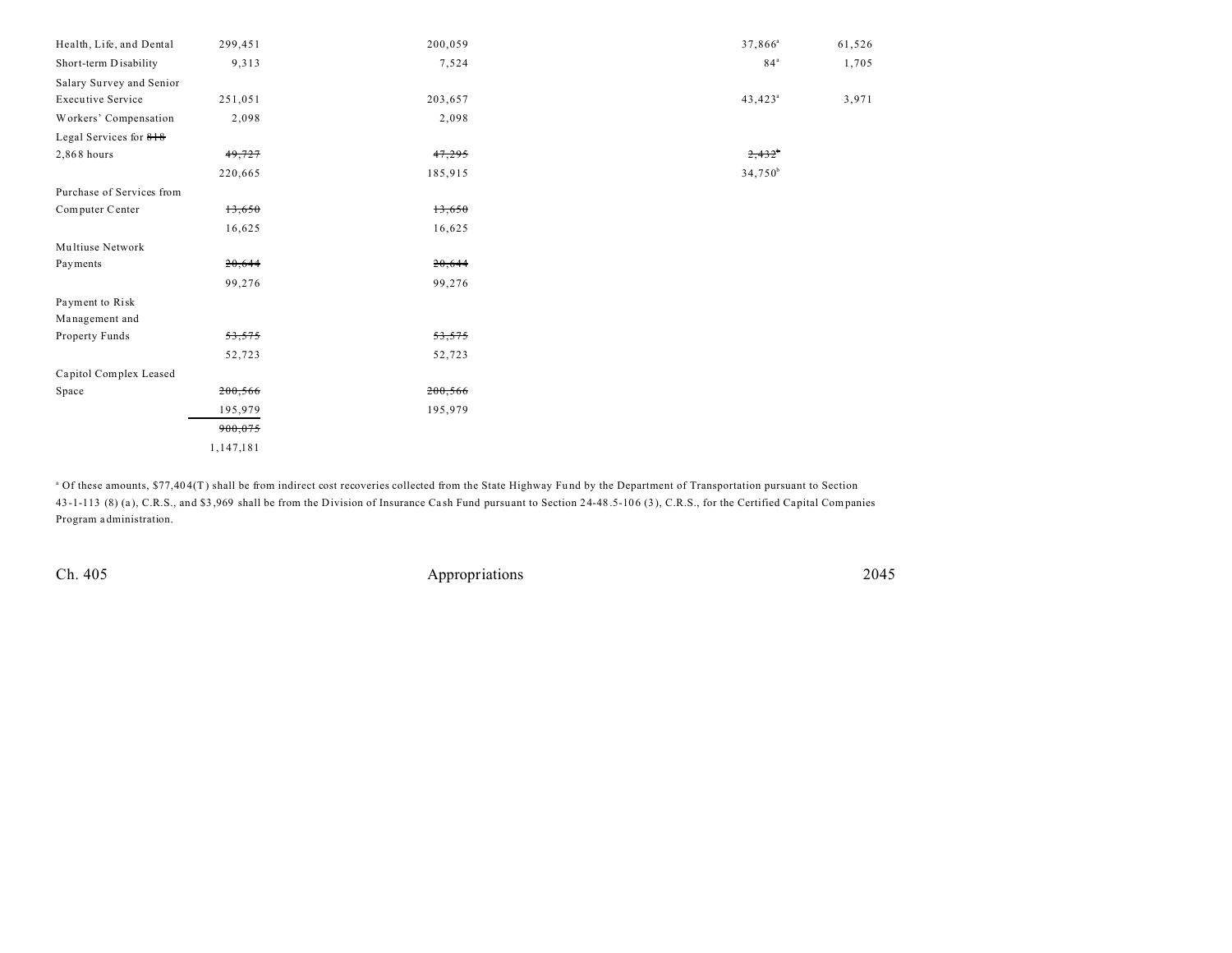|          |       | APPROPRIATION FROM |               |              |               |              |
|----------|-------|--------------------|---------------|--------------|---------------|--------------|
| ITEM &   | TOTAL | GENERAL            | GENERAL       | CASH         | CASH          | FEDERAL      |
| SUBTOTAL |       | <b>FUND</b>        | <b>FUND</b>   | <b>FUNDS</b> | <b>FUNDS</b>  | <b>FUNDS</b> |
|          |       |                    | <b>EXEMPT</b> |              | <b>EXEMPT</b> |              |
|          |       |                    |               |              |               |              |

<sup>b</sup> This amount OF THIS AMOUNT, \$32,318(T) SHALL BE FROM THE LITIGATION MANAGEMENT FUND IN THE DEPARTMENT OF LAW, AND \$2,432 shall be from the Division of Insurance Cash Fund pursuant to Section 24-48.5-106 (3), C.R.S., for legal services for the Certified Capital Companies Program.

### **(C) O ther Prog rams and Gr ants <sup>20</sup>** Program Administration  $17,600,000$ Legal Services for 230 hours and  $13,982$  and  $13,982$  and  $13,982$  and  $13,982$  and  $13,982$  and  $13,982$  and  $13,982$  and  $13,982$  and  $13,982$  and  $13,982$  and  $13,982$  and  $13,982$  and  $13,982$  and  $13,982$  and  $13,982$  and  $13,982$  and  $13$ 17,613,982

This amount includes federal grants estimated to be received by the Governor's Office for the Office of Energy Conservation, the School-to-Career program, the Headstart Program, the Workforce Coordinating Council, and other initiatives, and is included for informational purposes only. <sup>b</sup> This amount shall be for legal services for the Office of Energy Conservation, and is included for informational purposes only.

> 20,872,351 21,119,457

#### **(2) OFFICE OF THE LIEUTENANT GOVERNOR<sup>18</sup>**

| Administration     | 185.215 | 185.215         |
|--------------------|---------|-----------------|
|                    |         | $(2.7$ FTE)     |
| Discretionary Fund | 5.000   | $5.000^{\circ}$ |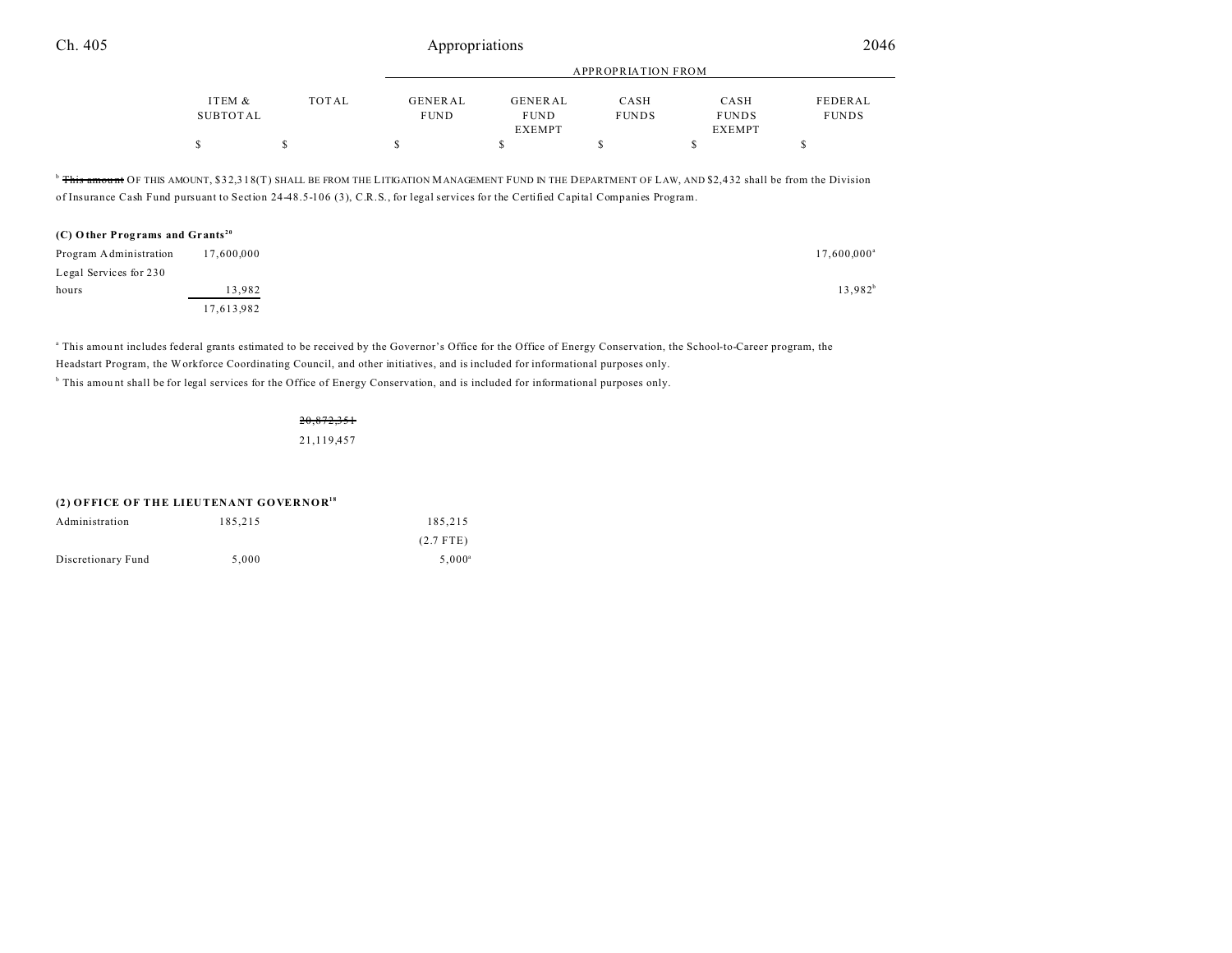| Commission of Indian                                      |         |             |                                                                                                                                                                                   |  |  |
|-----------------------------------------------------------|---------|-------------|-----------------------------------------------------------------------------------------------------------------------------------------------------------------------------------|--|--|
| Affairs                                                   | 80.187  | 78.687      | .500 <sup>b</sup>                                                                                                                                                                 |  |  |
|                                                           |         | $(2.3$ FTE) |                                                                                                                                                                                   |  |  |
|                                                           | 270,402 |             |                                                                                                                                                                                   |  |  |
|                                                           |         |             |                                                                                                                                                                                   |  |  |
|                                                           |         |             | <sup>a</sup> This amount is included for purposes of complying with the limitation on state fiscal year spending imposed by Article X, Section 20 of the State Constitution. This |  |  |
|                                                           |         |             | amount is continuously appropriated by a permanent statute or constitutional provision and is not subject to the limitation of General Fund appropriations set forth in           |  |  |
| Section 24-75-201.1, C.R.S.                               |         |             |                                                                                                                                                                                   |  |  |
| <sup>b</sup> This amount shall be from private donations. |         |             |                                                                                                                                                                                   |  |  |
|                                                           |         |             |                                                                                                                                                                                   |  |  |

## **(3) OFFICE OF STATE PLANNING AND BUDGETING18, 19, 21, 23, 24, 25, 26**

| Personal Services    | 1,219,598 |           | $1,219,598(T)^{a}$ |
|----------------------|-----------|-----------|--------------------|
|                      |           |           | $(19.5$ FTE)       |
| Operating Expenses   | 51,724    |           | $51,724(T)^{a}$    |
| Economic Forecasting |           |           |                    |
| Subscriptions        | 16,362    |           | $16,362(T)^{a}$    |
|                      |           | 1,287,684 |                    |

<sup>a</sup> These amounts shall be from indirect cost recoveries collected from the State Highway Fund by the Department of Transportation pursuant to Section 43-1-113 (8) (a), C.R.S.

#### **(4) EC ON OM IC DEVELO PM EN T PR OGR AM S<sup>18</sup>**

| 387,424 | 372,635 | $14,789(T)^{a}$  |
|---------|---------|------------------|
|         |         |                  |
| 11,480  | 11,480  |                  |
| 231,540 | 231,540 |                  |
| 803,355 | 788,355 | $15,000^{\circ}$ |
|         |         | $(6.0$ FTE)      |

| Ch. 405 | Appropriations | 2047 |
|---------|----------------|------|
|---------|----------------|------|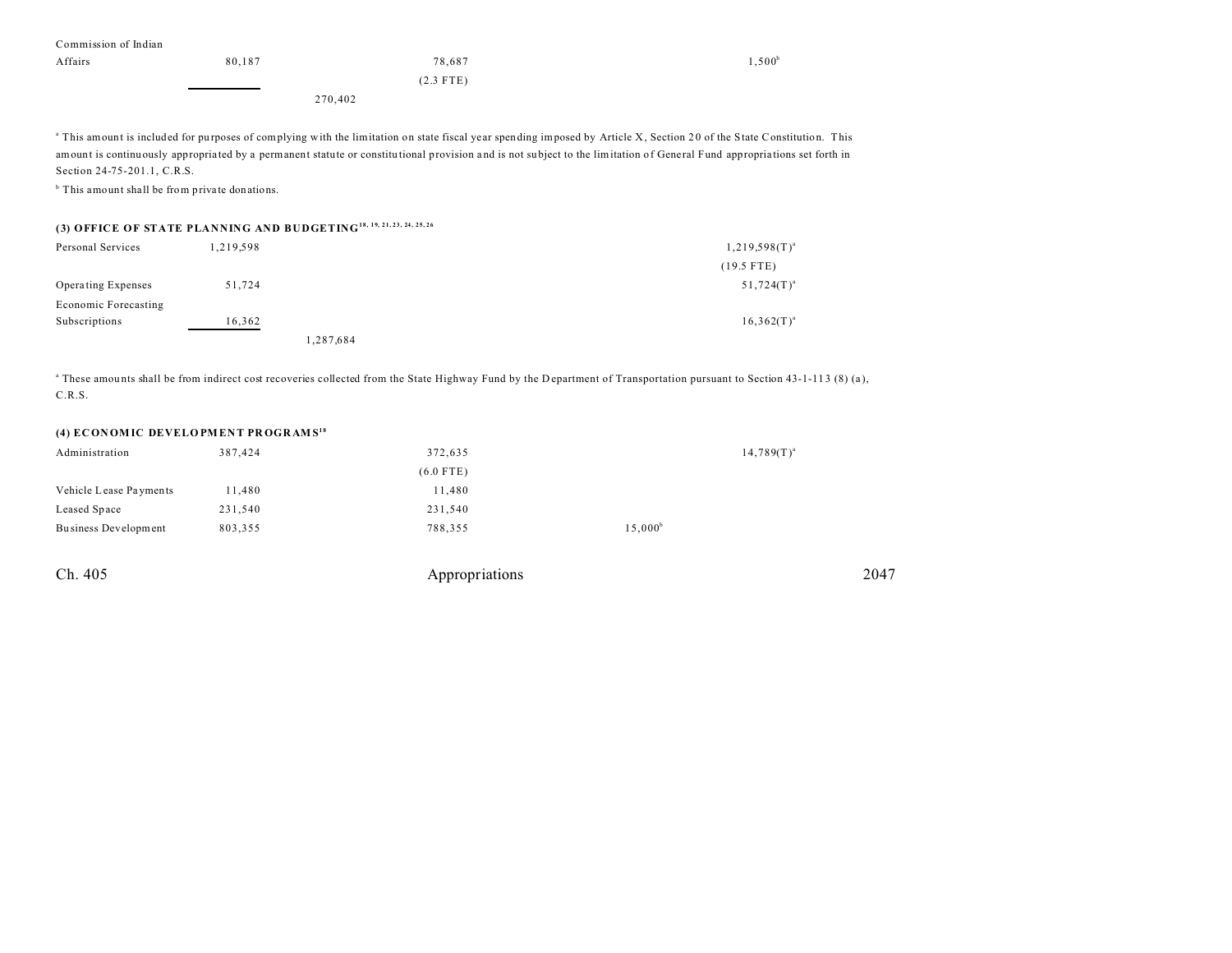|                                         |                           |              | <b>APPROPRIATION FROM</b>                                             |                                                 |                      |                                       |                         |
|-----------------------------------------|---------------------------|--------------|-----------------------------------------------------------------------|-------------------------------------------------|----------------------|---------------------------------------|-------------------------|
|                                         | ITEM &<br><b>SUBTOTAL</b> | <b>TOTAL</b> | <b>GENERAL</b><br><b>FUND</b>                                         | <b>GENERAL</b><br>${\tt FUND}$<br><b>EXEMPT</b> | CASH<br><b>FUNDS</b> | CASH<br><b>FUNDS</b><br><b>EXEMPT</b> | FEDERAL<br><b>FUNDS</b> |
|                                         | $\mathbb{S}$              | $\mathbb S$  | $\mathbb{S}% _{t}\left( t\right) \equiv\mathbb{S}_{t}\left( t\right)$ | $\mathbb{S}$                                    | \$                   | \$                                    | $\mathbb{S}$            |
|                                         |                           |              | $(9.2$ FTE)                                                           |                                                 |                      |                                       |                         |
| Grand Junction Satellite                |                           |              |                                                                       |                                                 |                      |                                       |                         |
| Office                                  | 60,467                    |              | 60,467                                                                |                                                 |                      |                                       |                         |
|                                         |                           |              | $(1.0$ FTE)                                                           |                                                 |                      |                                       |                         |
| Minority Business Office                | 113,000                   |              | 108,050                                                               |                                                 | $4,950^{\circ}$      |                                       |                         |
|                                         |                           |              | $(2.0$ FTE)                                                           |                                                 |                      |                                       |                         |
| Leading Edge Program                    |                           |              |                                                                       |                                                 |                      |                                       |                         |
| Grants                                  | 126,407                   |              | 50,976                                                                |                                                 |                      | $75,431$ <sup>d</sup>                 |                         |
| Small Business                          |                           |              |                                                                       |                                                 |                      |                                       |                         |
| Development Centers                     | 1,103,292                 |              | 62,158                                                                |                                                 |                      |                                       | 1,041,134               |
|                                         |                           |              | $(1.0$ FTE)                                                           |                                                 |                      |                                       | $(2.5$ FTE)             |
| International Trade                     |                           |              |                                                                       |                                                 |                      |                                       |                         |
| Office <sup>27</sup>                    | 740,303                   |              | 690,303                                                               |                                                 | $50,000^{\rm b}$     |                                       |                         |
|                                         |                           |              | $(6.0$ FTE)                                                           |                                                 |                      |                                       |                         |
| Colorado Promotion -                    |                           |              |                                                                       |                                                 |                      |                                       |                         |
| Colorado Welcome                        |                           |              |                                                                       |                                                 |                      |                                       |                         |
| Centers                                 | 486,273                   |              | 390,860                                                               |                                                 |                      | $95,413^{\circ}$                      |                         |
|                                         |                           |              | $(3.3$ FTE)                                                           |                                                 |                      |                                       |                         |
| Colorado Promotion -                    |                           |              |                                                                       |                                                 |                      |                                       |                         |
| Other Program Costs <sup>27a, 27b</sup> | 2,924,129                 |              | 2,874,129                                                             |                                                 |                      | $50,000$ <sup>f</sup>                 |                         |
|                                         |                           |              |                                                                       |                                                 |                      |                                       |                         |
|                                         |                           |              | $(3.0$ FTE)                                                           |                                                 |                      |                                       |                         |
| Economic Development                    |                           |              |                                                                       |                                                 |                      |                                       |                         |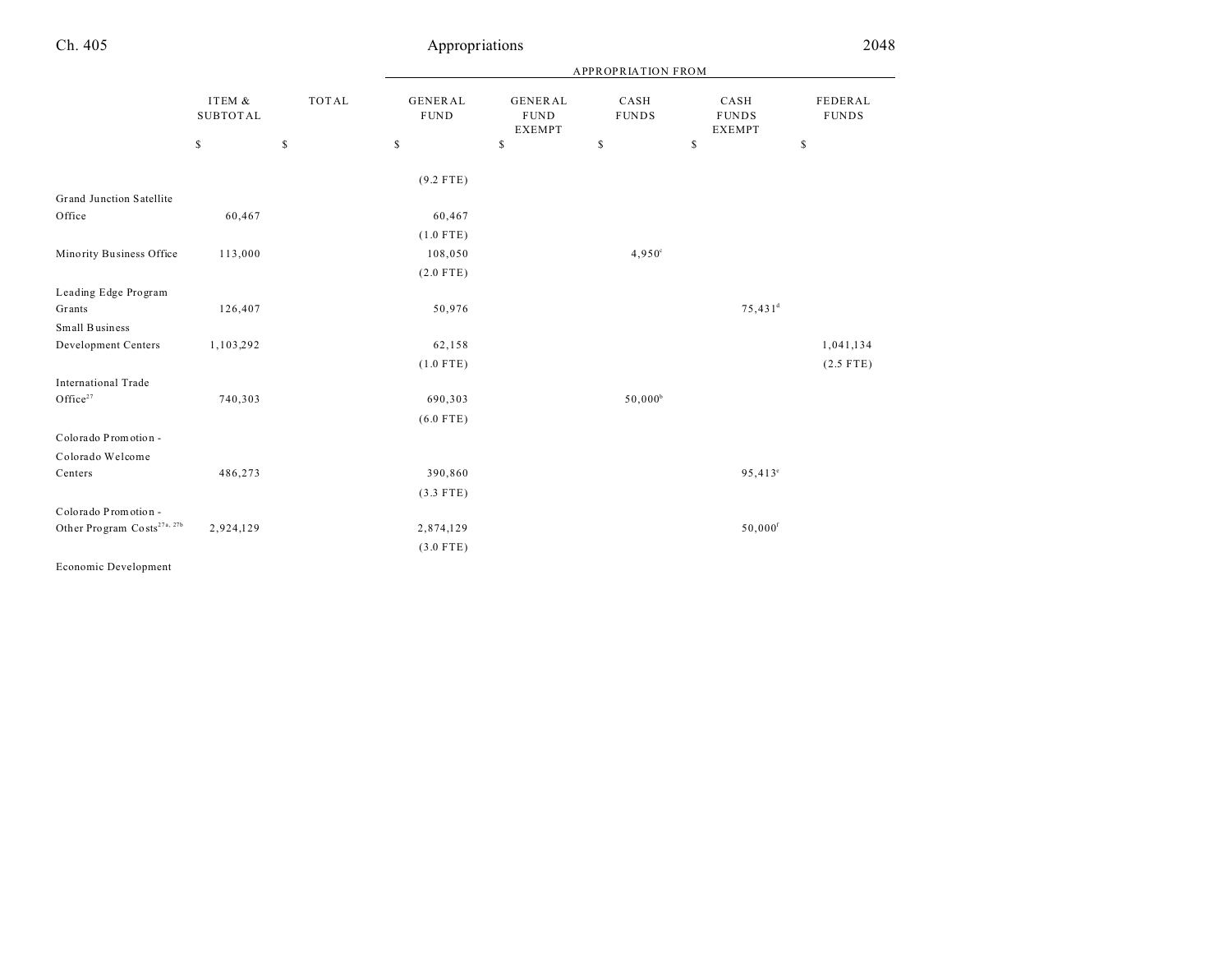| Commission - General    |           |             |                     |
|-------------------------|-----------|-------------|---------------------|
| Economic Incentives and |           |             |                     |
| Marketing <sup>28</sup> | 956,946   | 956,946     |                     |
|                         |           | $(2.0$ FTE) |                     |
| Colorado First          |           |             |                     |
| Customized Job          |           |             |                     |
| Training <sup>29</sup>  | 2,725,022 | 2,725,022   |                     |
| CAPCO Administration    | 74,445    |             | 74,445 <sup>g</sup> |
|                         |           |             | $(1.0$ FTE)         |

10,744,083

<sup>a</sup> This amount shall be from indirect cost recoveries collected from federal grants received by the Office of Economic Development.

<sup>b</sup> These amounts shall be from various fees collected.

<sup>c</sup>This amount shall be from the Minority Business Fund pursuant to Section 24-49.5-104, C.R.S.

d This amount shall be from grants and donations.

e This amount shall be from reserves in the Colorado Travel and Tourism Promotion Fund pursuant to Section 24-49.7-106, C.R.S.

f This amount shall be from grants, donations and reserves in the Colorado Travel and Tourism Promotion Fund pursuant to Section 24-49.7-106, C.R.S.

g This amount shall be from the Division of Insurance Cash Fund pursuant to Section 24-48.5-106 (3), C.R.S.

### **(5) OFFICE OF INNO VATION AND TECH NOLO GY18, 25, 26, 30**

| Personal Services     | 750,692 |         | 750,692      |
|-----------------------|---------|---------|--------------|
|                       |         |         | $(10.0$ FTE) |
| Operating Expenses    | 148,768 |         | 148,768      |
| Legal Services for 26 |         |         |              |
| hours                 | 1,581   |         | 1,581        |
|                       |         | 901,041 |              |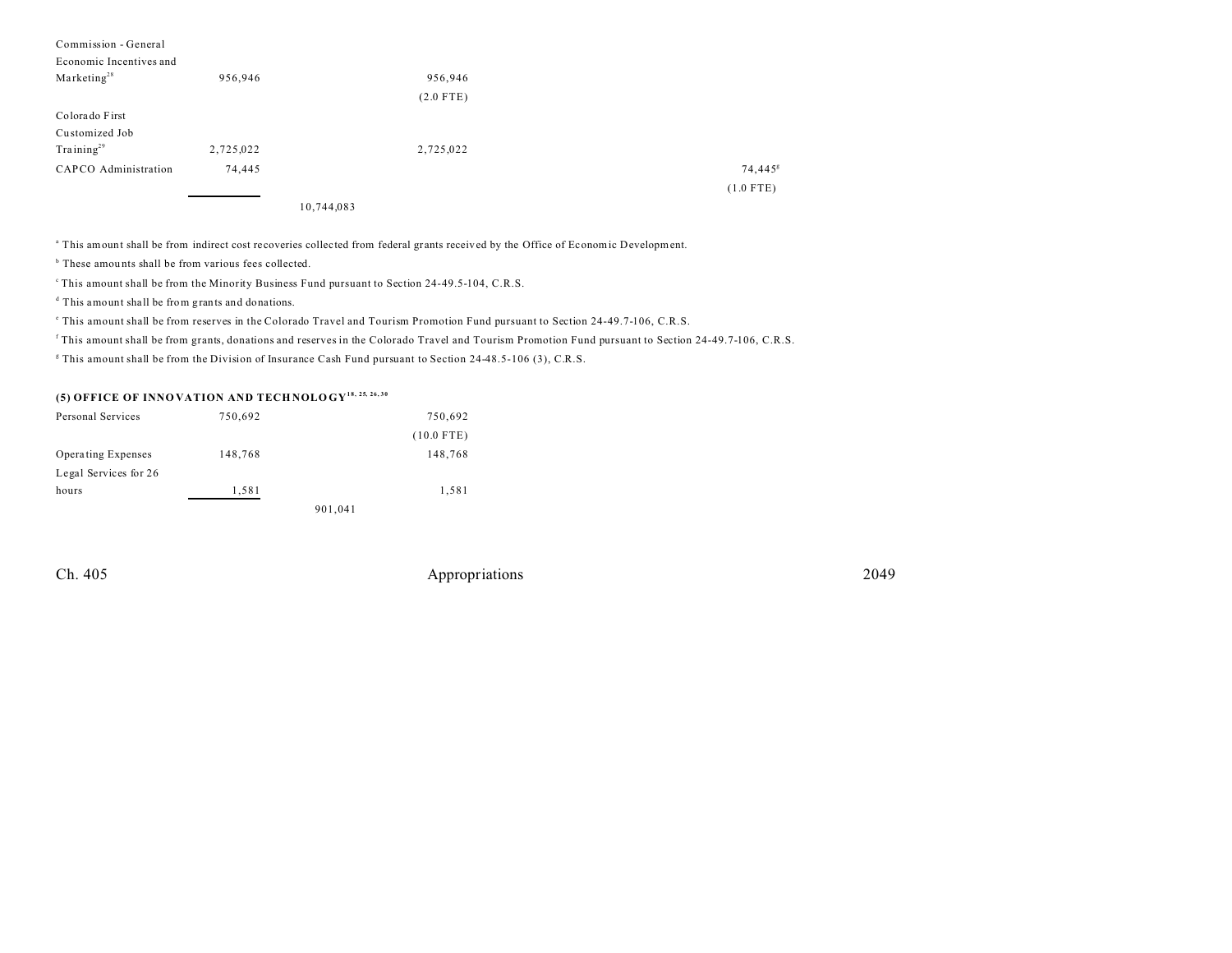| Ch. 405                                                                                            |       |                        | Appropriations                          |                      |                                       |                          | 2050         |
|----------------------------------------------------------------------------------------------------|-------|------------------------|-----------------------------------------|----------------------|---------------------------------------|--------------------------|--------------|
|                                                                                                    |       |                        |                                         |                      | <b>APPROPRIATION FROM</b>             |                          |              |
| ITEM &<br><b>SUBTOTAL</b>                                                                          | TOTAL | GENERAL<br><b>FUND</b> | GENERAL<br><b>FUND</b><br><b>EXEMPT</b> | CASH<br><b>FUNDS</b> | CASH<br><b>FUNDS</b><br><b>EXEMPT</b> | FEDERAL<br><b>FUNDS</b>  |              |
|                                                                                                    | \$    | S                      | S                                       | \$                   | \$                                    | \$                       | S            |
| <b>TOTALS PART IV</b><br>(GOVERNOR-<br><b>LIEUTENANT</b><br><b>GOVERNOR- STATE</b><br>PLANNING AND |       |                        |                                         |                      |                                       |                          |              |
| $BUDGETING)^{2,3}$                                                                                 |       | \$34,075,561           | \$13,369,628                            |                      | \$144,950                             | \$1,838,665"             | \$18,722,318 |
|                                                                                                    |       | \$34,322,667           | \$13,584,416                            |                      |                                       | \$1,870,983 <sup>a</sup> |              |

<sup>a</sup> Of this amount,  $1,515,475$  \$1,547,793 contains a (T) notation.

**FOOTNOTES** -- The following statements are referenced to the numbered footnotes throughout section 2.

2 (Governor lined through this provision. See L. 20 03 , p. 355 1.)

3 All D epa rtments, Totals -- The General Assembly requests that copies of all reports requested in other footnotes contained in this act be delivered to the Joint Budget Committee and the majority and minority leadership in each house of the General Assembly. Each principal department of the sta te sha ll produce its ru les in an electronic format that is su itable for public access through electronic means. Such rules in such format shall be submitted to the Office of Legislative Legal Services for publishing on the Internet. It is the intent of the General Assembly that this be done within existing resources.

18 (Governor lined through this provision. See L. 20 03 , p. 355 5.)

19 (Governor lined through this provision. See L. 20 03 , p. 355 6.)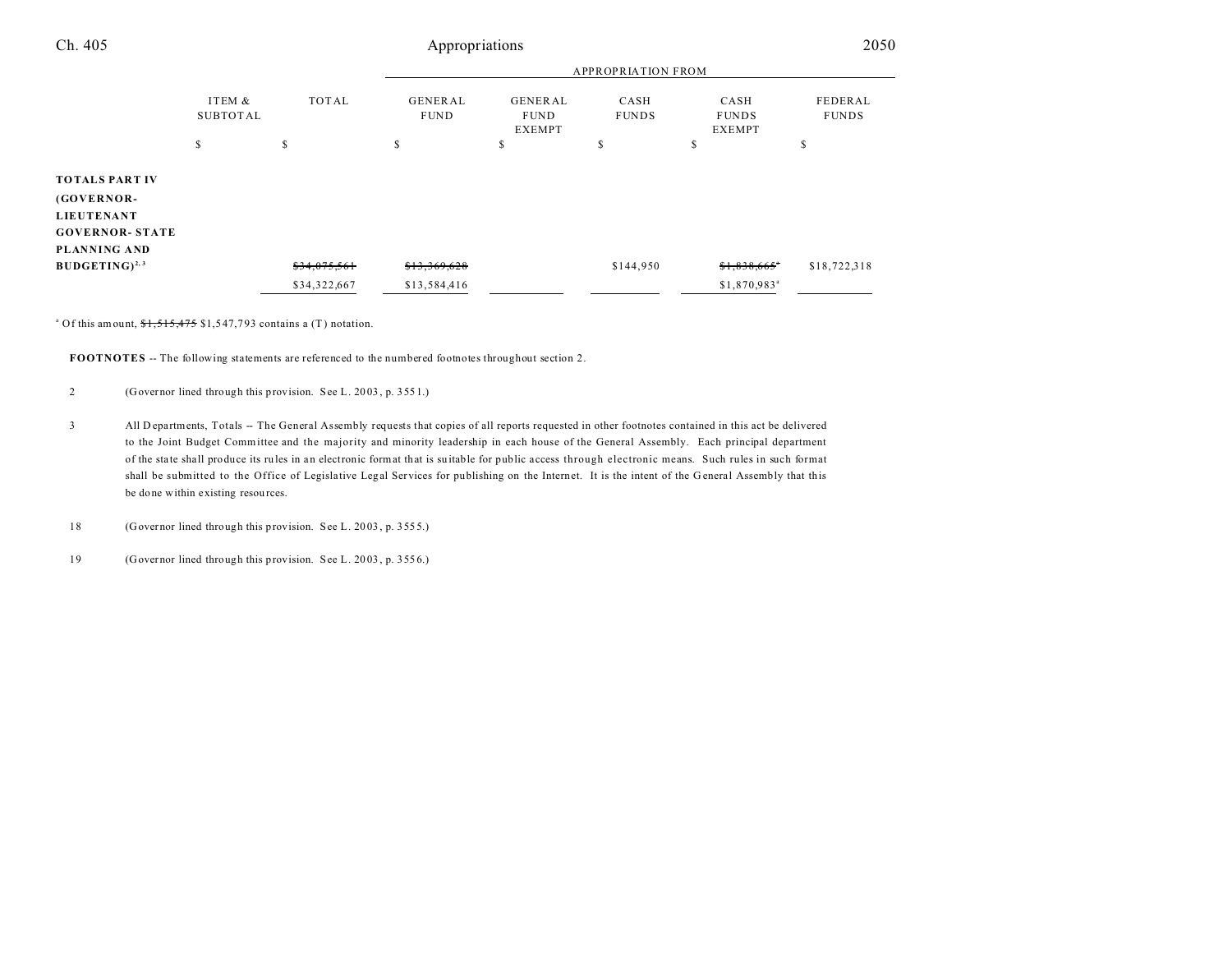- 20 (Governor lined through this provision. See L. 20 03 , p. 355 6.)
- 21 (Governor lined through this provision. See L. 20 03 , p. 355 7.)
- 23 (Governor lined through this provision. See L. 20 03 , p. 355 8.)
- 24 Governor Lieutenant Governor State Planning and Budgeting, Office of State Planning and Budgeting -- It is the intent of the General Assembly that efforts to maximize the State's collection of federal revenues should be pursued by the Executive Branch. To this end, the Office of State Planning and Bu dgeting is encouraged to pursue contracts to maximize federal revenues on a contingency basis. It is anticipated that no additional State funds would be required to enter into these contracts and tha t the Office of State Planning and Bu dget shall report to the Joint Bu dget Committee on a monthly ba sis on the status of such efforts.
- 25 (Governor lined through this provision. See L. 20 03 , p. 355 8.)
- 26 (Governor lined through this provision. See L. 20 03 , p. 355 9.)
- 27 (Governor lined through this provision. See L. 20 03 , p. 355 9.)
- 27a (Governor lined through this provision. See L. 20 03 , p. 356 0.)
- 27b Governor Lieutenant Governor State Planning and Budgeting, Economic Development Programs, Color ado Promotion Other Program Costs -- It is the intent of the General Assembly that during figure setting for FY 2004-05, the Joint Budget Committee will restore base funding for tourism to \$5 ,374 ,129 . This amount reflects the funding level established by the Joint Budget Committee prior to the transfer of \$2.5 million to the Older Coloradans Program.
- 28 (Governor lined through this provision. See L. 200 3, p. 356 0.).
- 29 (Governor lined through this provision. See L. 200 3, p. 356 0.)
- 30 (Governor lined through this provision. See L. 20 03 , p. 356 1.)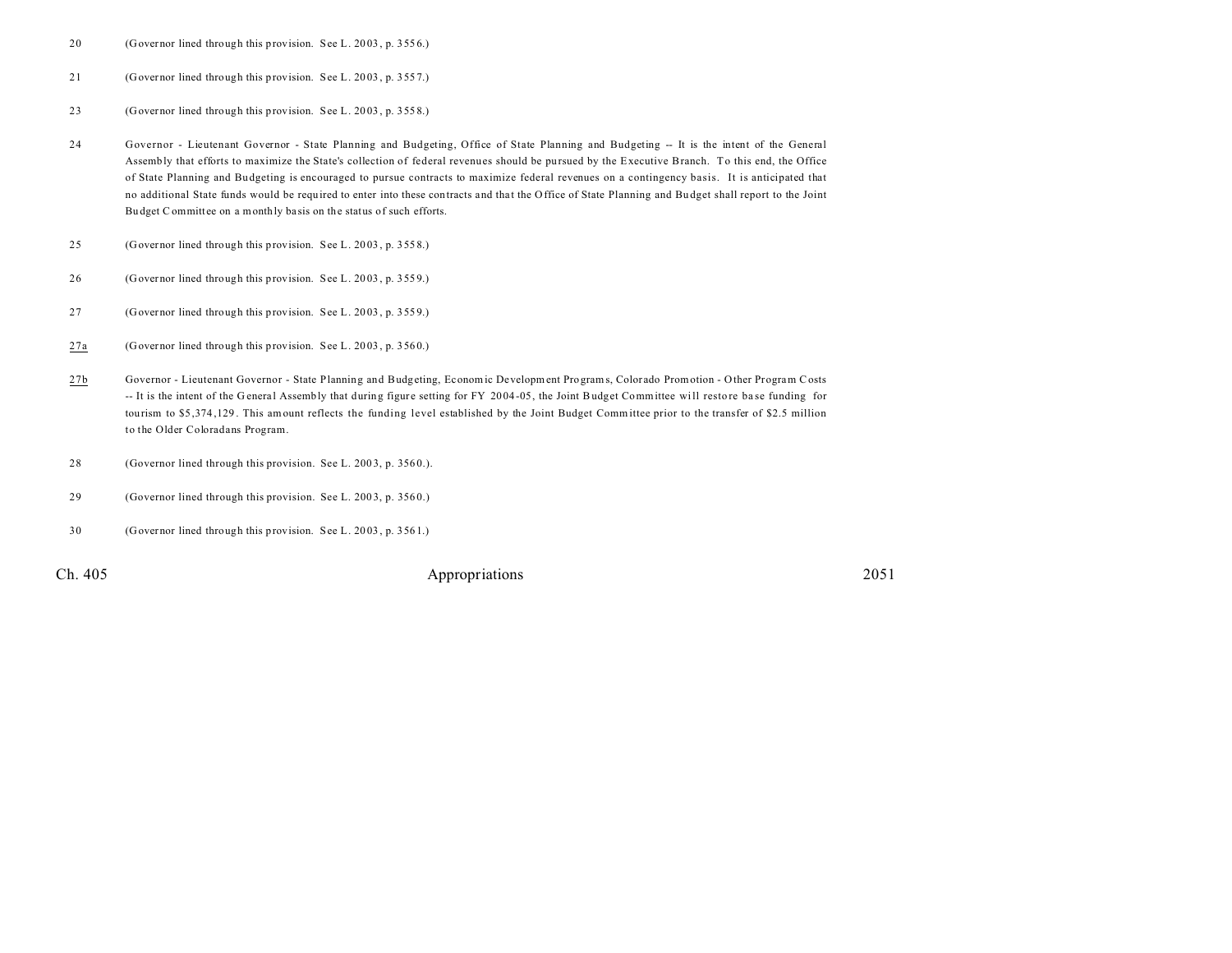|          |       | APPROPRIATION FROM |               |              |               |              |
|----------|-------|--------------------|---------------|--------------|---------------|--------------|
| ITEM &   | TOTAL | GENERAL            | GENERAL       | CASH         | CASH          | FEDERAL      |
| SUBTOTAL |       | <b>FUND</b>        | <b>FUND</b>   | <b>FUNDS</b> | <b>FUNDS</b>  | <b>FUNDS</b> |
|          |       |                    | <b>EXEMPT</b> |              | <b>EXEMPT</b> |              |
| S        |       |                    |               |              |               |              |

**SECTION 2.** Part IV (1) (B) and the affected totals of section 2 of chapter 399, Session Laws of Colorado 2002, as amended by section 6 of chapter 8 and by section 1 of chapter 430, Session Laws of Colorado 2003, is amended to read:

### Section 2. **Appropriation.**

#### **PART IV GOVERNOR - LIEUTENANT GOVERNOR - STATE PLANNING AND BUDGETING**

| (1) OFFICE OF THE GOVERNOR <sup>25, 26</sup> |         |         |                 |        |
|----------------------------------------------|---------|---------|-----------------|--------|
| (B) Special Purpose                          |         |         |                 |        |
| Health, Life, and Dental                     | 229,447 | 165,775 | $32,010(T)^{a}$ | 31,662 |
| Short-term Disability                        | 7,043   | 7,043   |                 |        |
| Salary Survey and Senior                     |         |         |                 |        |
| <b>Executive Service</b>                     | 332,637 | 265,639 | $62,112(T)^{a}$ | 4,886  |
| Performance-based Pay                        |         |         |                 |        |
| Awards                                       | 80,985  | 47,705  | $31,978(T)^{a}$ | 1,302  |
| Workers' Compensation                        | 2,067   | 2,067   |                 |        |
| Legal Services for 818                       |         |         |                 |        |
| 1,390 hours                                  | 48,916  | 46,524  | $2,392^{b}$     |        |
|                                              | 95,093  | 92,701  |                 |        |
| Purchase of Services                         |         |         |                 |        |
| from Computer Center                         | 16,714  | 16,714  |                 |        |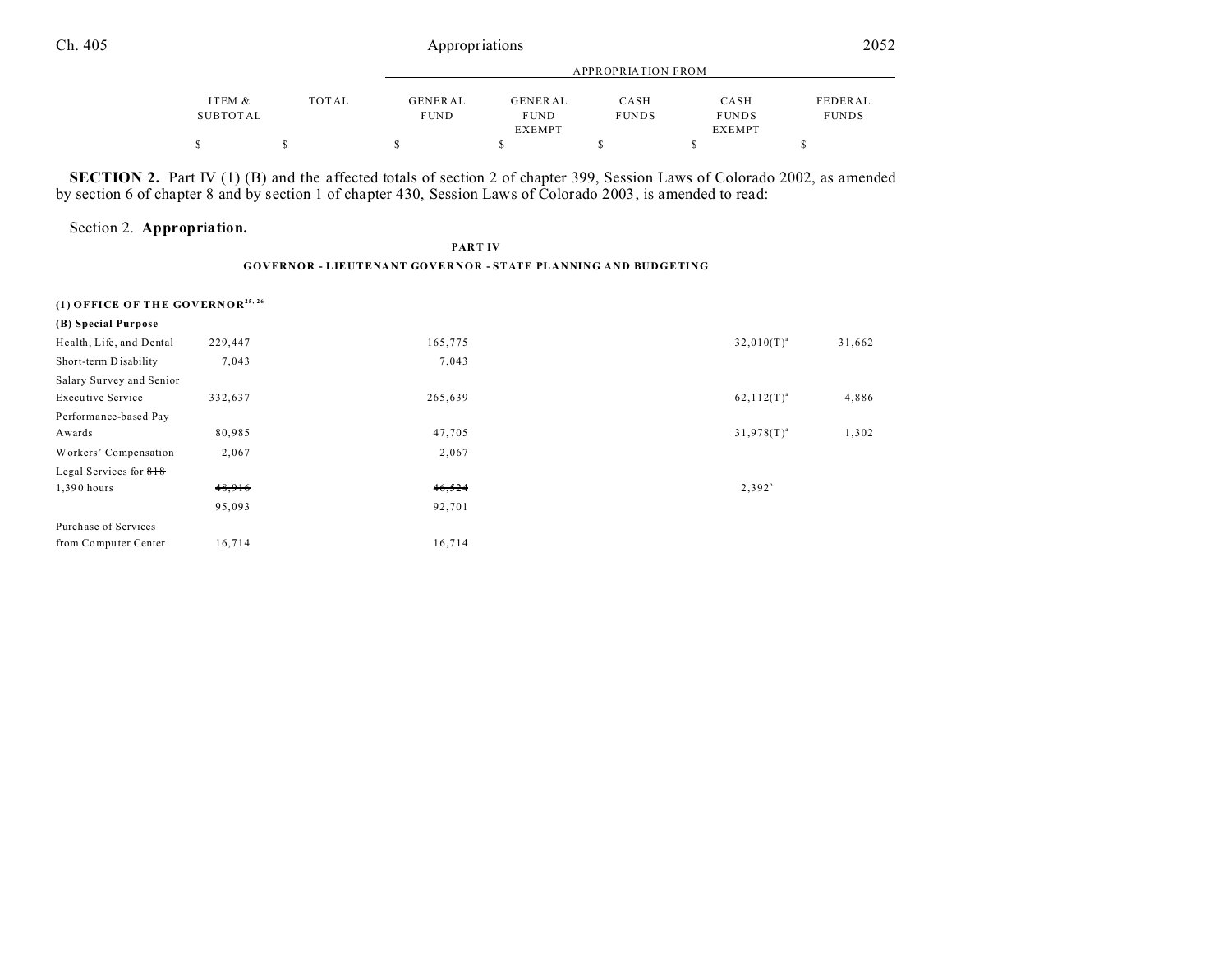| Multiuse Network       |           |         |             |
|------------------------|-----------|---------|-------------|
| Payments               | 21,548    | 21,503  | $45(T)^{3}$ |
| Payment to Risk        |           |         |             |
| Management and         |           |         |             |
| Property Funds         | 39,529    | 39,529  |             |
| Capitol Complex Leased |           |         |             |
| Space                  | 200,967   | 200,967 |             |
|                        | 979,853   |         |             |
|                        | 1,026,030 |         |             |

a These amounts shall be from indirect cost recoveries.

b This amount shall be from the Division of Insurance Cash Fund for the provision of legal services for the CAPCO program.

21,161,195 21,207,372

| <b>TOTALS PART IV</b>  |                         |              |           |                           |              |
|------------------------|-------------------------|--------------|-----------|---------------------------|--------------|
| (GOVERNOR-             |                         |              |           |                           |              |
| <b>LIEUTENANT</b>      |                         |              |           |                           |              |
| <b>GOVERNOR- STATE</b> |                         |              |           |                           |              |
| PLANNING AND           |                         |              |           |                           |              |
| $BUDGETING)^{5,6}$     | <del>\$57,442,165</del> | \$34,136,847 | \$169,420 | $$4,006,130$ <sup>a</sup> | \$19,129,768 |
|                        | \$57,488,342            | \$34,183,024 |           |                           |              |

<sup>a</sup> Of this amount, \$3,686,896 contains a (T) notation.